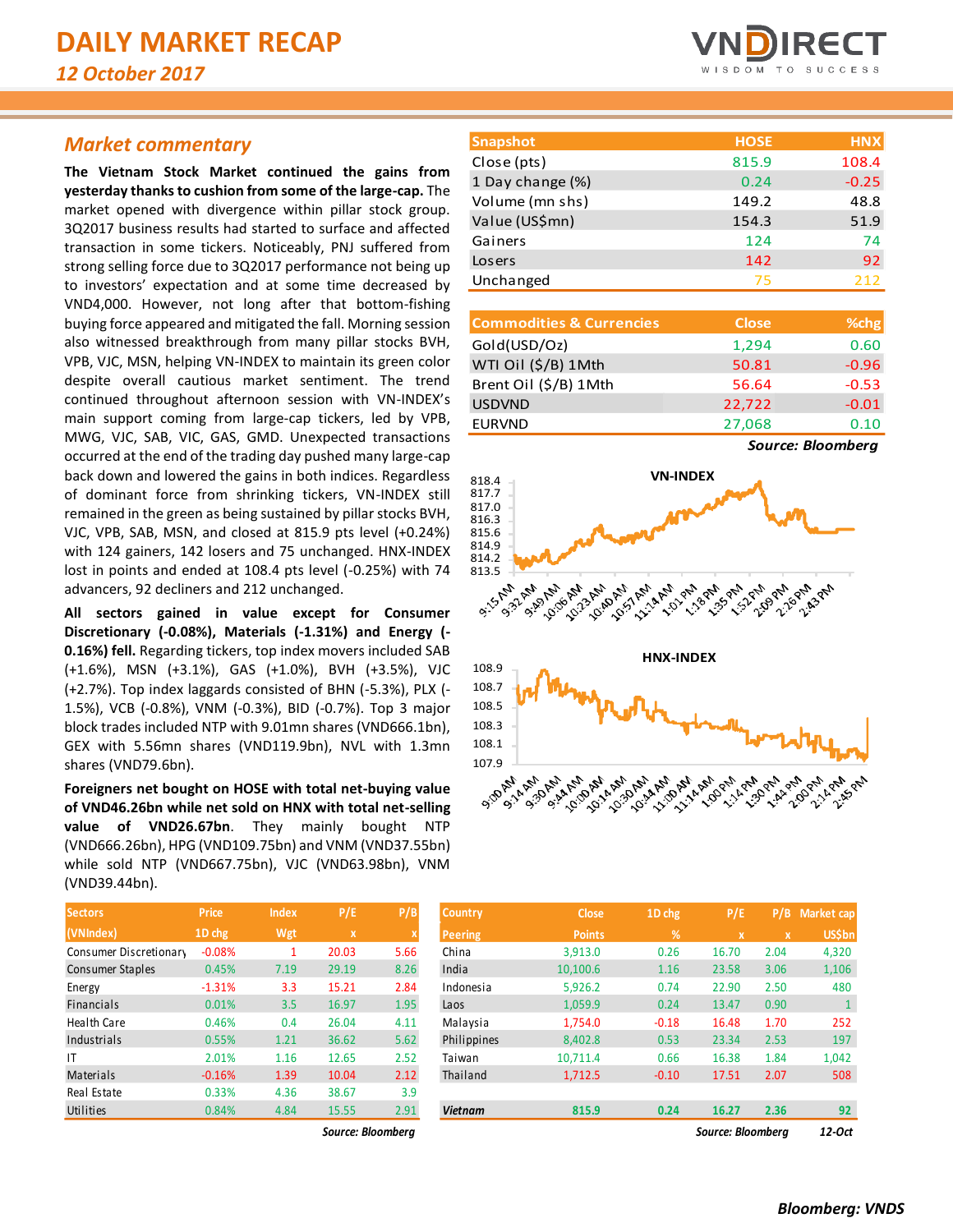

# **Market News**

**Oil halted three days of gains near US\$51 a barrel as investors wait to see if rising U.S. crude inventories signaled in industry data will also be shown by government figures.** Futures lost 0.6% in New York after climbing 4.1% in the previous three sessions. Inventories rose by 3.1mn barrels last week, the American Petroleum Institute was said to report. Energy Information Administration data Thursday is forecast to show stockpiles dropped for a third week. Global supply and demand estimates for 2018 indicate that stockpiles may not fall further, potentially capping prices, according to the International Energy Agency. Oil is up this week after the biggest weekly loss since May amid speculation output curbs led by members of the OPEC are gradually offsetting rising global production. Crude supply continues to exceed demand and markets are not re-balancing yet, according to International Energy Agency Executive Director Fatih Birol. *(Bloomberg)*

**Vietnam foreign reserves rise to record US\$45bn.** Foreign reserves rise by US\$6bn from end-2016 to record high of US\$45b, according to Vietnam Communist Party General Secretary Nguyen Phu Trong at party sixth session in Hanoi. Mr Trong did not give a time frame but was discussing country's economy in 9M2017. *(Bloomberg)*

# **Corporate News**

**Vietnam Dairy Products Joint Stock Company (VNM VN) – 3Q estimated business results:** In 3Q, VNM projected total sales of VND13.297trl (+8.41% YoY), EBT of VND3.217trl (+5.66% YoY) and EAT of VND2.688trl (+5.46% YoY). Accordingly, for accumulated 9m2017, the company estimated total sales of VND38.758trl (+10.34% YoY), EBT of VND10.137trl (+12.22% YoY) and EAT of VND8.545trl (+13.61% YoY). *(Cafef.vn)*

**Mobile World Investment Corporation (MWG VN) - share repurchase:** MWG has announced the plan to repurchase 98,095 ESOP shares from retired employees within October 2017. If successful, the company's treasury shares will increase from 136,065 shares to 234,160 shares. *(Hsx.vn)*

**Thanh Thanh Cong Tay Ninh JSC (SBT VN) - FY2016-2017 consolidated business results and FY2017-2018 business plan:** For FY2016-2017, SBT achieved net revenue of VND4.498trl (+11.7% YoY) given an increase in COGS to VND3.884trl (+13.5% YoY). Financial revenue rose to VND221.9bn (+56.6% YoY) while financial expenses also increased to VND280.2bn (+29.5% YoY). Selling expenses fell to VND87.4bn (-8.5% YoY) while admin expenses went up to VND149.6bn (+4.2% YoY). Accordingly, the company recorded an increase of 15.3% YoY in EAT to VND339.3bn. For FY2017-2018, SBT aims to achieve VND9.9trl in consolidated net revenue (-7% YoY) and 601,657 tons in total output (+14.6% YoY), noted that in FY2016-2017 SBT merged with Bien Hoa Sugar JSC (BHS VN), a large sugar producer in the sector. *(Vietstock.vn and Hsx.vn)*

**Phu Nhuan Jewelry Joint Stock Company (PNJ VN) – 3Q estimated business results:** In 3Q, PNJ estimated net revenue of VND2.403trl (+20% YoY) and EBT of VND156bn (+12% YoY). For 9M2017, PNJ projected net revenue of VND7.910trl (+34% YoY, completing 77% of 2017 goal), gross profit of VND1.319trl, and EBT of VND629bn (+42% YoY and completing 84% of 2017 goal). *(Pnj.com.vn)*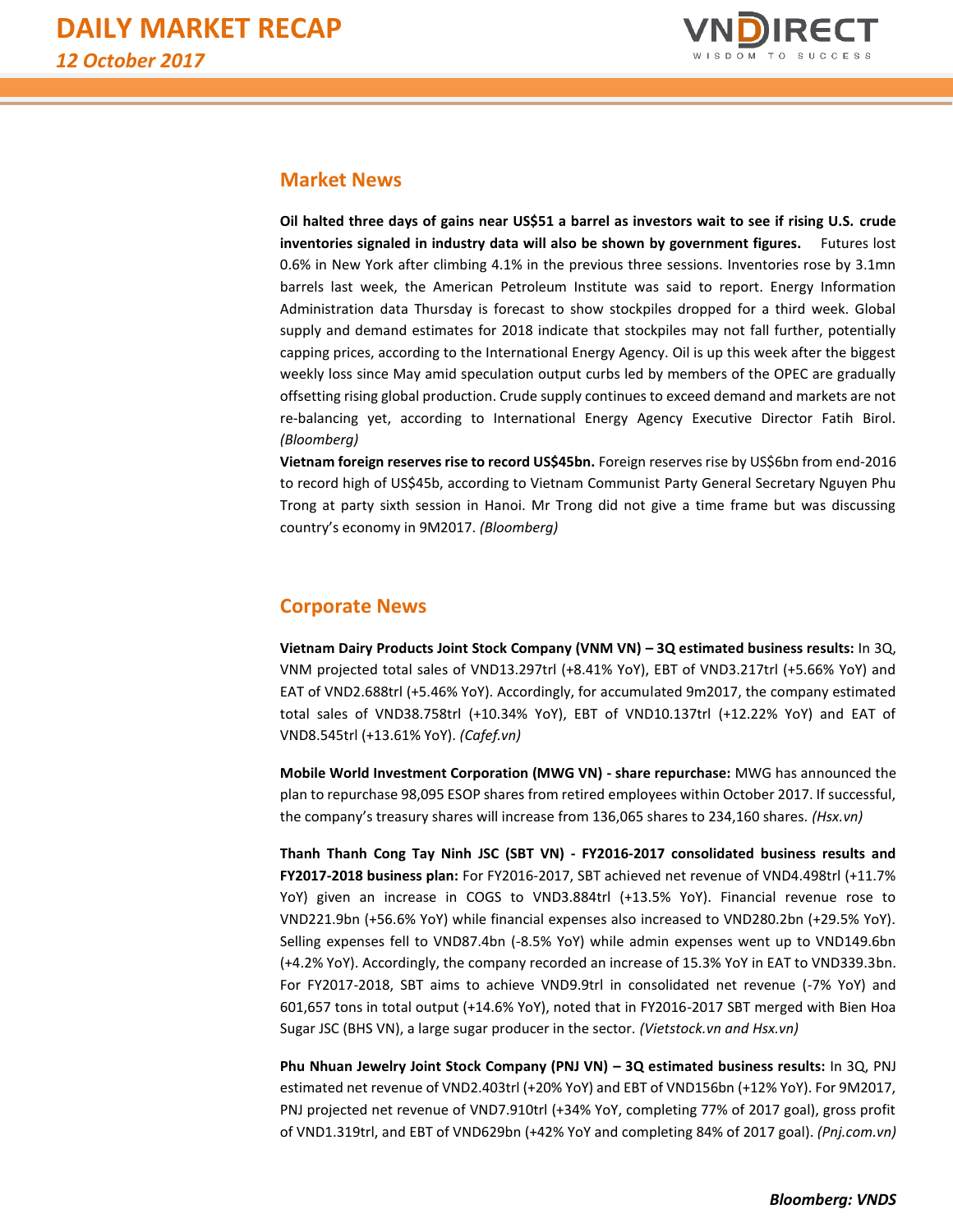

**Tien Phong Plastic JSC (NTP VN) – shareholders' activities:** Chairman Tran Ba Phuc and CEO Nguyen Quoc Truong bought 410,000 shares and 410,000 shares, respectively, from Sep 25 to Oct 09. Thus, their stakes increased from 0.08% to 0.54% and from 0.07% to 0.53%, respectively. *(Cafef.vn)*

**Thu Duc Housing Development Corporation (TDH VN) – shareholder's activity:** BoD member Le Thanh Liem has successfully sold 77,710 shares out of his entire stake of 77,712 shares via ordermatching method from Oct 02 to Oct 10. *(Hsx.vn)*

**Noi Bai Catering Services Joint Stock Company (NCS VN) – private placement:** NCS announced to have privately sold 5,968,764 shares out of 5,989,723 shares registered to existing shareholders on Oct 10. *(Cafef.vn)*

**Hoa Binh Rubber JSC (HRC VN) - 9M2017 business results:** In September, HRC generated 235 tons in latex output, 332.2 tons in purchase, 664.2 tons in total sales and VND24.8bn in revenue. For the accumulated 9M2017, the company recorded 1,227.4 tons in latex output (completing 70.1% of annual goals), 1,593.6 tons in purchase, 2,653.4 tons in total sales and VND103.8bn in revenue. *(Cafef.vn)*

**HDBank (unlisted) - stake sale:** HD Bank is said to hire Goldman Sachs for its stake sale to prepare for 2018 listing on HCMC Stock Exchange. Vietnamese lender will plan roadshows in Singapore and Hong Kong next week for stake offering to foreign investors, according to 3 people familiar with the matter. The bank will look for a strategic foreign partner after listing. No deal value is provided at the moment. *(Bloomberg)*

**Duc Quan Investment and Development Joint Stock Company (FTM VN) – dividend payment:**  Nov 02 and Nov 03 will be the ex-date and record date, respectively, for receiving 2016 cash dividend of VND500/share, (est. 2016 dividend yield of 3.5%). The payment date will be Dec 20. *(Hsx.vn)*

**SMC Trading Investment JSC (SMC VN) - 9M2017 business results and 2018 business plan:** For the accumulated 9M2017, SMC recorded total sales of 800,155 tons of steel and EAT of VND211.4bn. The company also sets 2018 goals to achieve total sales of 1.1mn tons of steel and EAT of VND200bn. *(Hsx.vn)*

**Ha Tay Pharmaceutical JSC (DHT VN) – shareholder's activity:** Vice Chairman cum Vice CEO Le Anh Trung has registered to buy 200,000 shares via put-through and order-matching methods from Oct 13 to Nov 10. If successful, his stake will increase from 868,338 shares (6.91%) to 1,068,338 shares (8.5%). *(Cafef.vn)*

**Pha Lai Thermal Power Joint Stock Company (PPC VN) – treasury share transaction:** PPC has successfully sold 2.5mn shares out of 8mn shares registered with average price of VND20,300/share, equivalent to VND49.9bn. *(Cafef.vn)*

**Pha Le Plastics Manufacturing and Technology JSC (PLP VN) - shareholder's activity:** PYN Elite Fund purchased 61,400 PLP shares via exchange, thus increasing its stake from 1,000,000 shares (6.67%) to 1,061,400 shares (7.08%) on Oct 09. *(Hsx.vn)*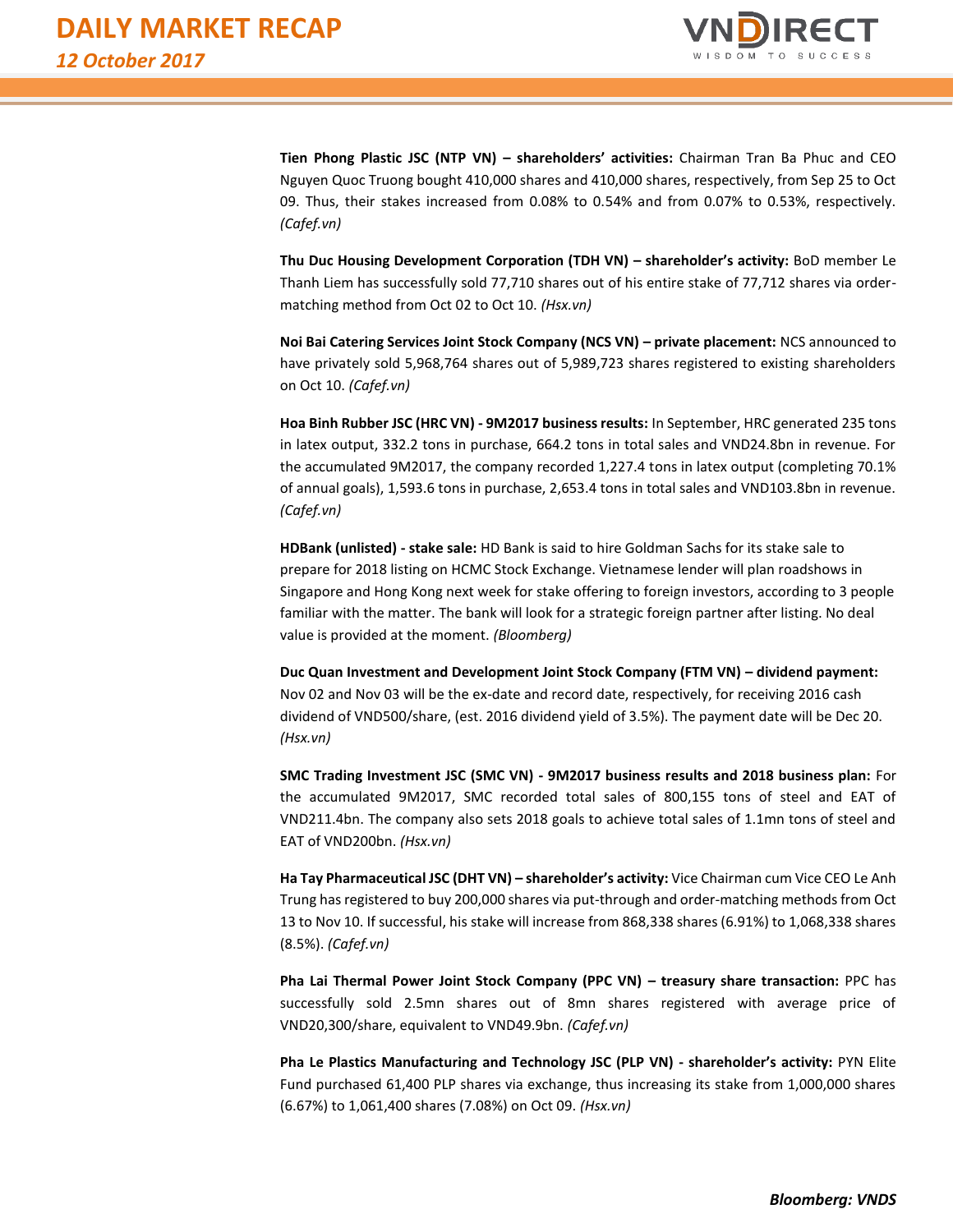

**International Development and Investment Corporation (IDI VN) - shareholders' activities:** BoD members Le Thi Phuong and Truong Vinh Thanh have registered to sell 1mn IDI shares each from Oct 18 to Nov 15 via order-matching and put-through methods. If successful, Ms. Phuong will no longer hold any IDI shares and Mr. Thanh's stake will decrease to 20,286 shares. In addition, Mr. Le Van Thong, brother of Chairman Le Thanh Thuan, has registered to sell 2mn IDI shares from Oct 18 to Nov 15 via order-matching and put-through methods. If successful, his stake will fall to 16,560 shares. *(Hsx.vn)*

**Apax Holdings Joint Stock Company (IBC VN) – stock listing:** Ho Chi Minh Stock Exchange (HOSE) has announced the receipt of the registration document for the stock listing of 68.88mn IBC shares on HOSE, knowing that IBC shares have previously been listed on UPCoM for 1 year. For further information, IBC is known for owning the chain of Apax English training centers for kids. *(Cafef.vn)*

**Viwaco Joint Stock Company (VAV VN) – shareholder's activity:** MB Capital (unlisted) has purchased 1.2mnn shares (15% of charter capital) on Oct 03. *(Ndh.vn)*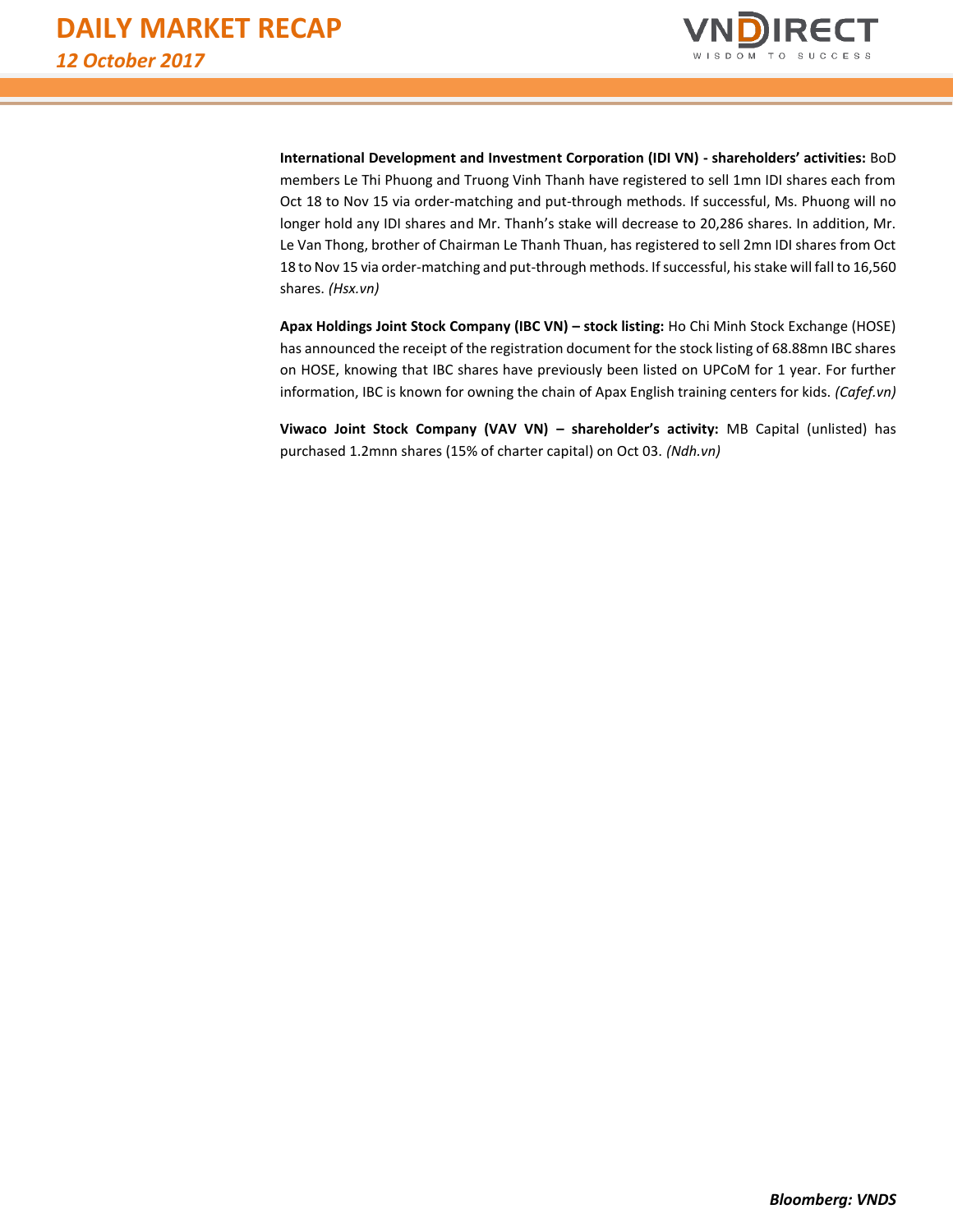

### **MARKET MOVEMENTS**

|                    |                   | <b>HOSE</b> |      |         |              |                    |            | <b>HNX</b> |
|--------------------|-------------------|-------------|------|---------|--------------|--------------------|------------|------------|
| <b>Top gainers</b> |                   |             |      |         | <b>VND</b>   | <b>Top gainers</b> |            |            |
| <b>Ticker</b>      | <b>Last Price</b> | Chg         | %chg | Vol.    | <b>Index</b> | Ticker             | Last Price | Chg        |
|                    |                   |             |      |         | impact       |                    |            |            |
| <b>PTC</b>         | 6,420             | 420         | 7.0  | 177,510 | 0.003        | <b>SEB</b>         | 50,600     | 4,600      |
| HU1                | 8,340             | 540         | 6.9  | 8,820   | 0.002        | <b>CCM</b>         | 33,300     | 3,000      |
| IDI                | 6,200             | 400         | 6.9  | 3.11MLN | 0.029        | <b>VCM</b>         | 17,800     | 1,600      |
| <b>PNC</b>         | 18,800            | 1,200       | 6.8  | 130     | 0.005        | LM7                | 3,400      | 300        |
| <b>EVE</b>         | 17,500            | 1,100       | 6.7  | 576,720 | 0.018        | <b>BST</b>         | 12,600     | 1,100      |

|                                  |                   | <b>HOSE</b> |      |         |              |               |                                  | <b>HNX</b> |      |        |              |
|----------------------------------|-------------------|-------------|------|---------|--------------|---------------|----------------------------------|------------|------|--------|--------------|
| <b>VND</b><br><b>Top gainers</b> |                   |             |      |         |              |               | <b>VND</b><br><b>Top gainers</b> |            |      |        |              |
| Ticker                           | <b>Last Price</b> | Chg         | %chg | Vol.    | <b>Index</b> | <b>Ticker</b> | <b>Last Price</b>                | Chg        | %chg | Vol.   | <b>Index</b> |
|                                  |                   |             |      |         | impact       |               |                                  |            |      |        | impact       |
| PTC.                             | 6,420             | 420         | 7.0  | 177,510 | 0.003        | <b>SEB</b>    | 50,600                           | 4,600      | 10.0 | 26,000 | 0.000        |
| HU1                              | 8,340             | 540         | 6.9  | 8,820   | 0.002        | <b>CCM</b>    | 33,300                           | 3,000      | 9.9  | 600    | 0.000        |
| IDI                              | 6,200             | 400         | 6.9  | 3.11MLN | 0.029        | <b>VCM</b>    | 17,800                           | 1,600      | 9.9  | 110    | 0.000        |
| <b>PNC</b>                       | 18,800            | 1,200       | 6.8  | 130     | 0.005        | LM7           | 3,400                            | 300        | 9.7  | 200    | 0.000        |
| <b>EVE</b>                       | 17,500            | 1,100       | 6.7  | 576,720 | 0.018        | <b>BST</b>    | 12,600                           | 1,100      | 9.6  | 200    | 0.000        |

| <b>Top losers</b>                  |        |            |        |        | <b>VND</b> |
|------------------------------------|--------|------------|--------|--------|------------|
| <b>Ticker</b><br><b>Last Price</b> |        | <b>Chg</b> | %chg   | Vol.   | Index      |
|                                    |        |            |        |        | impact     |
| нот                                | 30,250 | $-2,250$   | $-6.9$ | 60     | $-0.007$   |
| SC <sub>5</sub>                    | 27,700 | $-2,050$   | $-6.9$ | 61,040 | $-0.012$   |
| LGC                                | 20,300 | $-1,500$   | $-6.9$ | 820    | $-0.114$   |
| <b>RIC</b>                         | 7,450  | $-550$     | $-6.9$ | 10     | $-0.006$   |
| TIX                                | 36,600 | $-2,500$   | $-6.4$ | 260    | $-0.026$   |

|                 | <b>Top losers</b><br><b>VND</b> |          |        |        |          |                 | <b>VND</b><br><b>Top losers</b> |          |         |         |        |
|-----------------|---------------------------------|----------|--------|--------|----------|-----------------|---------------------------------|----------|---------|---------|--------|
| Ticker          | <b>Last Price</b>               | Chg      | %chg   | Vol.   | Index    | Ticker          | <b>Last Price</b>               | Chg      | %chg    | Vol.    | Index  |
|                 |                                 |          |        |        | impact   |                 |                                 |          |         |         | impact |
| нот             | 30,250                          | $-2,250$ | $-6.9$ | 60     | $-0.007$ | <b>SDE</b>      | 3,600                           | $-400$   | $-10.0$ | 2,900   | 0.000  |
| SC <sub>5</sub> | 27,700                          | $-2,050$ | $-6.9$ | 61,040 | $-0.012$ | <b>PIV</b>      | 35,500                          | $-3,900$ | $-9.9$  | 682,615 | 0.000  |
| LGC             | 20,300                          | $-1,500$ | $-6.9$ | 820    | $-0.114$ | <b>HAD</b>      | 42,800                          | $-4,700$ | $-9.9$  | 200     | 0.000  |
| <b>RIC</b>      | 7,450                           | $-550$   | $-6.9$ | 10     | $-0.006$ | DC <sub>2</sub> | 10,700                          | $-1,100$ | $-9.3$  | 100     | 0.000  |
| τıχ             | 36,600                          | $-2,500$ | $-6.4$ | 260    | $-0.026$ | <b>BAX</b>      | 20,000                          | $-2,000$ | $-9.1$  | 600     | 0.000  |
|                 |                                 |          |        |        |          |                 |                                 |          |         |         |        |

|               | <b>VND</b><br><b>Top index movers</b> |       |      |         |              |  |  |  |  |  |  |  |
|---------------|---------------------------------------|-------|------|---------|--------------|--|--|--|--|--|--|--|
| <b>Ticker</b> | <b>Last Price</b>                     | Chg   | %chg | Vol.    | <b>Index</b> |  |  |  |  |  |  |  |
|               |                                       |       |      |         | impact       |  |  |  |  |  |  |  |
| <b>SAB</b>    | 266,000                               | 4,200 | 1.6  | 19,470  | 1.059        |  |  |  |  |  |  |  |
| <b>MSN</b>    | 57,300                                | 1,700 | 3.1  | 375,410 | 0.774        |  |  |  |  |  |  |  |
| GAS           | 68,900                                | 700   | 1.0  | 718,730 | 0.527        |  |  |  |  |  |  |  |
| <b>BVH</b>    | 55,500                                | 1,900 | 3.5  | 700.040 | 0.509        |  |  |  |  |  |  |  |
| VJC           | 107,900                               | 2,800 | 27   | 1.77MLN | 0.497        |  |  |  |  |  |  |  |

|               | <b>Top index laggers</b> |          |        |         | <b>VND</b>   |
|---------------|--------------------------|----------|--------|---------|--------------|
| <b>Ticker</b> | <b>Last Price</b>        | Chg      | %chg   | Vol.    | <b>Index</b> |
|               |                          |          |        |         | impact       |
| <b>BHN</b>    | 124,000                  | $-7,000$ | $-5.3$ | 19,560  | $-0.638$     |
| <b>PLX</b>    | 60,900                   | $-900$   | $-1.5$ | 276,780 | $-0.458$     |
| <b>VCB</b>    | 39,050                   | $-300$   | $-0.8$ | 1.77MLN | $-0.425$     |
| <b>VNM</b>    | 148,000                  | $-500$   | $-0.3$ | 397,590 | $-0.285$     |
| BID           | 20,150                   | -150     | $-0.7$ | 1.24MLN | $-0.202$     |

| <b>Top active volume</b> |                   |        |        |               |              |  |  |  |  |  |  |
|--------------------------|-------------------|--------|--------|---------------|--------------|--|--|--|--|--|--|
| <b>Ticker</b>            | <b>Last Price</b> | Chg    | %chg   | Vol.          | <b>Index</b> |  |  |  |  |  |  |
|                          |                   |        |        |               | impact       |  |  |  |  |  |  |
| FLC                      | 7,700             | 100    |        | 1.3 13.43 MLN | 0.025        |  |  |  |  |  |  |
| <b>HPG</b>               | 39,500            | $-50$  | $-0.1$ | 6.51MLN       | $-0.030$     |  |  |  |  |  |  |
| <b>STB</b>               | 11,600            | $-50$  | $-0.4$ | 5.79MLN       | $-0.037$     |  |  |  |  |  |  |
| <b>HQC</b>               | 3,140             | 0      | 0.0    | 4.64MLN       | 0.000        |  |  |  |  |  |  |
| <b>MBB</b>               | 23,100            | $-200$ | $-0.9$ | 4.12MLN       | $-0.135$     |  |  |  |  |  |  |

|            | <b>VND</b><br>Top index movers |       |      |         |        |            | <b>Top index movers</b> |       |      |         |                     |
|------------|--------------------------------|-------|------|---------|--------|------------|-------------------------|-------|------|---------|---------------------|
| Ticker     | <b>Last Price</b>              | Chg   | %chg | Vol.    | Index  | Ticker     | <b>Last Price</b>       | Chg   | %chg | Vol.    | <b>VND</b><br>Index |
|            |                                |       |      |         | impact |            |                         |       |      |         | impact              |
| SAB        | 266,000                        | 4,200 | 1.6  | 19.470  | 1.059  | VGC        | 24,300                  | 900   | 3.9  | 1.48MLN | 0.110               |
| <b>MSN</b> | 57,300                         | 1,700 | 3.1  | 375.410 | 0.774  | <b>DST</b> | 34,000                  | 2,000 | 6.3  | 1.16MLN | 0.074               |
| <b>GAS</b> | 68,900                         | 700   | 1.0  | 718.730 | 0.527  | DHT        | 68,500                  | 2,500 | 3.8  | 19.772  | 0.016               |
| <b>BVH</b> | 55,500                         | 1,900 | 3.5  | 700.040 | 0.509  | <b>VCS</b> | 204,000                 | 700   | 0.3  | 59.464  | 0.016               |
| VJC        | 107.900                        | 2,800 | 2.7  | 1.77MLN | 0.497  | SEB        | 50,600                  | 4,600 | 10.0 | 26.000  | 0.016               |

| <b>Top index laggers</b> |            |          |        |         | <b>VND</b> | <b>VND</b><br><b>Top index laggers</b> |                   |          |        |         |          |  |
|--------------------------|------------|----------|--------|---------|------------|----------------------------------------|-------------------|----------|--------|---------|----------|--|
| Ticker                   | Last Price | Chg      | %chg   | Vol.    | Index      | Ticker                                 | <b>Last Price</b> | Chg      | %chg   | Vol.    | Index    |  |
|                          |            |          |        |         | impact     |                                        |                   |          |        |         | impact   |  |
| <b>BHN</b>               | 124.000    | $-7.000$ | $-5.3$ | 19.560  | $-0.638$   | ACB                                    | 31,800            | $-200$   | -0.6   | 1.38MLN | $-0.177$ |  |
| <b>PLX</b>               | 60,900     | $-900$   | $-1.5$ | 276.780 | $-0.458$   | <b>SHB</b>                             | 8,100             | $-100$   | $-1.2$ | 4.59MLN | $-0.099$ |  |
| VCB                      | 39,050     | $-300$   | $-0.8$ | 1.77MLN | $-0.425$   | <b>PIV</b>                             | 35,500            | $-3,900$ | -9.9   | 682.615 | $-0.077$ |  |
| <b>VNM</b>               | 148,000    | $-500$   | $-0.3$ | 397.590 | $-0.285$   | <b>SHS</b>                             | 18,500            | $-500$   | -2.6   | 2.94MLN | $-0.049$ |  |
| BID                      | 20,150     | $-150$   | $-0.7$ | 1.24MLN | $-0.202$   | HUT                                    | 11,800            | $-200$   | -1.7   | 668.495 | $-0.039$ |  |

|            | <b>Top active volume</b> |              |        |               | <b>VND</b>   | <b>Top active volume</b> |                   |        |        |         |              |
|------------|--------------------------|--------------|--------|---------------|--------------|--------------------------|-------------------|--------|--------|---------|--------------|
| Ticker     | <b>Last Price</b>        | Chg          | %chg   | Vol.          | <b>Index</b> | Ticker                   | <b>Last Price</b> | Chg    | %chg   | Vol.    | <b>Index</b> |
|            |                          |              |        |               | impact       |                          |                   |        |        |         | impact       |
| <b>FLC</b> | 7.700                    | 100          |        | 1.3 13.43 MLN | 0.025        | <b>NTP</b>               | 71,900            | 100    | 0.1    | 9.05MLN | 0.000        |
| <b>HPG</b> | 39,500                   | $-50$        | $-0.1$ | 6.51MLN       | $-0.030$     | <b>SHB</b>               | 8,100             | $-100$ | $-1.2$ | 4.59MLN | 0.000        |
| STB        | 11,600                   | $-50$        | $-0.4$ | 5.79MLN       | $-0.037$     | <b>KLF</b>               | 4,000             | 0      | 0.0    | 4.25MLN | 0.000        |
| HQC        | 3,140                    | $\mathbf{0}$ | 0.0    | 4.64MLN       | 0.000        | <b>SHS</b>               | 18,500            | $-500$ | $-2.6$ | 2.94MLN | 0.000        |
| <b>MBB</b> | 23,100                   | $-200$       | $-0.9$ | 4.12MLN       | $-0.135$     | TTB                      | 9,700             | 100    | 1.0    | 2.56MLN | 0.000        |
|            |                          |              |        |               |              |                          |                   |        |        |         |              |

*12-Oct Source: Bloomberg*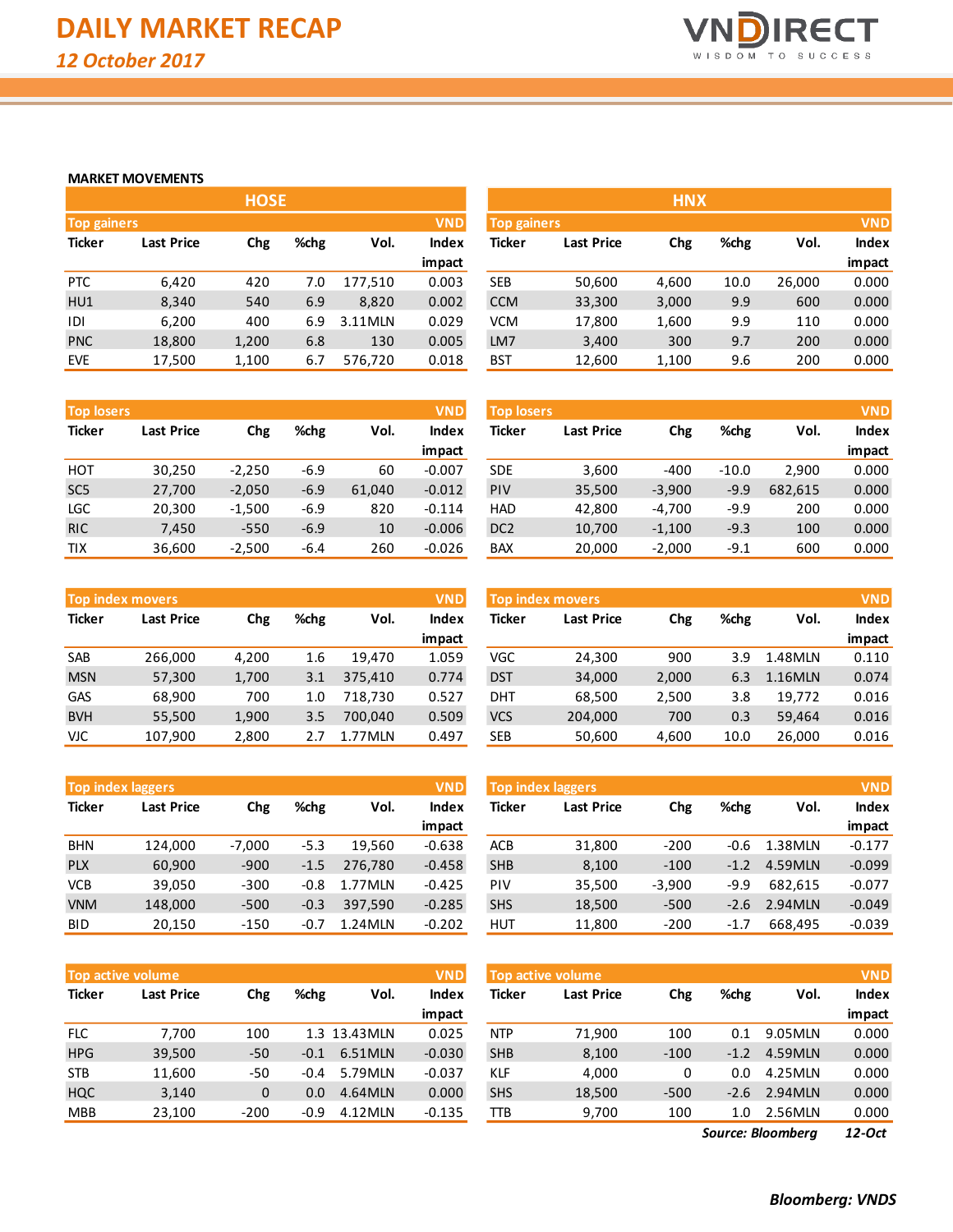

# **FOREIGN ACTIVITIES**

| <b>Volume (Mn'shs)</b> | <b>HOSE</b> | d/d      | <b>HNX</b> | d/d     | Value (VND'bn)        | <b>HOSE</b> | d/d    | <b>HNX</b> | d/d     |
|------------------------|-------------|----------|------------|---------|-----------------------|-------------|--------|------------|---------|
| <b>BUY</b>             | 7.8         | -7.6%    | 10.0       | 1528.2% | <b>BUY</b>            | 341.4       | 0.8%   | 684.7      | 7137.4% |
| % of market            | 5.3%        |          | 20.5%      |         | % of market           | 9.8%        |        | 58.0%      |         |
| <b>SELL</b>            | 8.0         | $-21.8%$ | 11.3       | 561.7%  | <b>SELL</b>           | 295.1       | -14.4% | 711.4      | 2072.8% |
| % of market            | 5.4%        |          | 23.2%      |         | % of market           | 8.5%        |        | 60.3%      |         |
| <b>NET BUY (SELL)</b>  | (0.14)      |          | (1.3)      |         | <b>NET BUY (SELL)</b> | 46.3        |        | (26.7)     |         |

*Source: HSX, HNX*



# **2017 ACCUMULATION**

| Volume (Mln'shs)      |         | HOSE % of 2016 |        | HNX % of 2016 | Value (VND'bn)        |          | <b>HOSE % of 2016</b> |           | HNX % of 2016 |
|-----------------------|---------|----------------|--------|---------------|-----------------------|----------|-----------------------|-----------|---------------|
| <b>BUY</b>            | 2,137.0 | 86.8%          | 243.4  | 61.7%         | <b>BUY</b>            | 87,390.1 | 95.8%                 | 4.057.1   | 65.2%         |
| % of market           | 5.9%    |                | 2.3%   |               | % of market           | 12.1%    |                       | 3.5%      |               |
| <b>SELL</b>           | 2,113.8 | 79.1%          | 271.0  | 82.6%         | <b>SELL</b>           | 74,117.4 | 74.9%                 | 5,065.1   | 99.5%         |
| % of market           | 5.9%    |                | 2.5%   |               | % of market           | 10.3%    |                       | 4.4%      |               |
| <b>NET BUY (SELL)</b> | 23.2    |                | (27.7) |               | <b>NET BUY (SELL)</b> | 13,273   |                       | (1,007.9) |               |

*Source: HSX, HNX*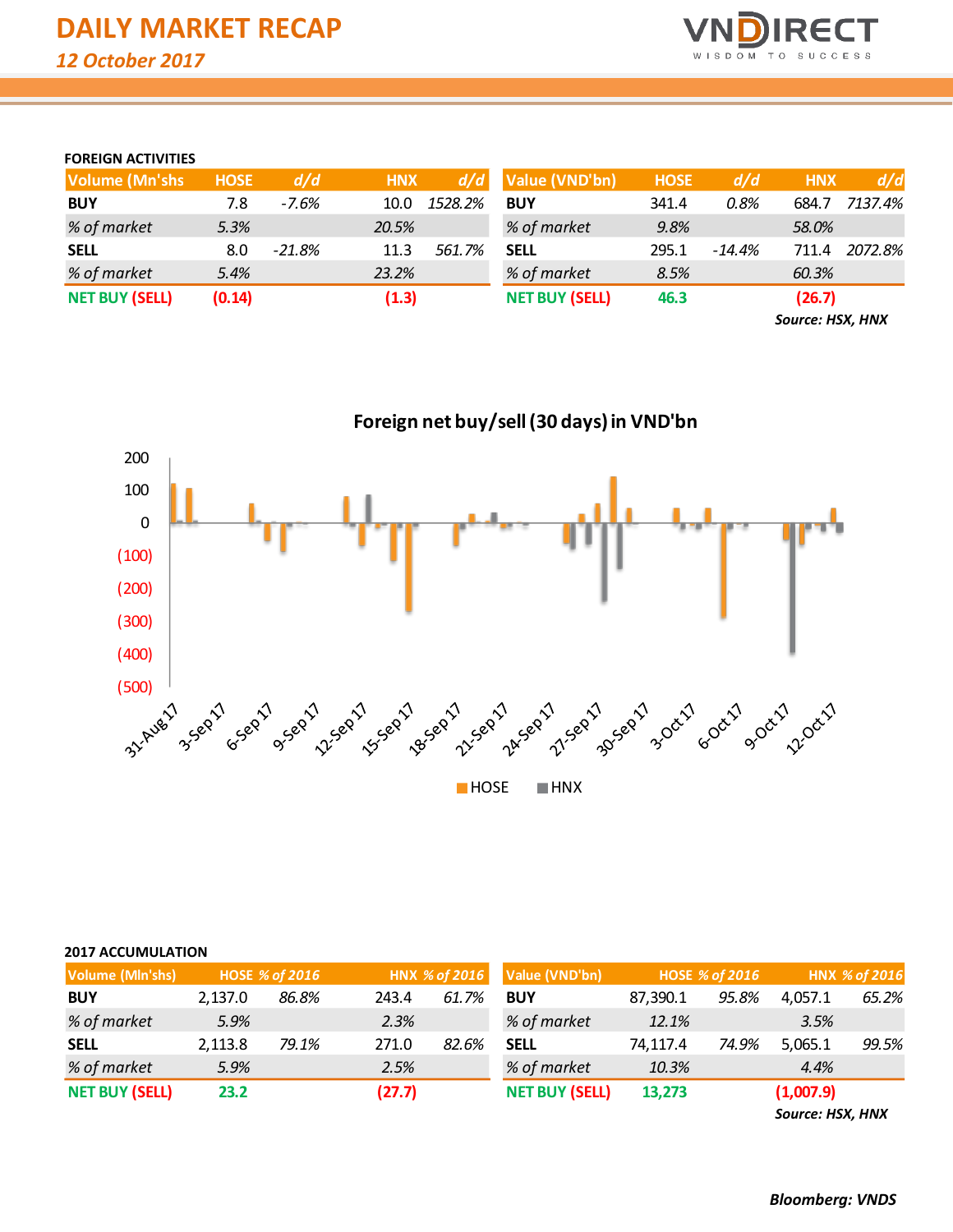

### **FOREIGN ACTIVITIES**

|               |                               | <b>HOSE</b> |         |       |          |               | <b>HNX</b>                    |             |         |       |              |  |  |  |
|---------------|-------------------------------|-------------|---------|-------|----------|---------------|-------------------------------|-------------|---------|-------|--------------|--|--|--|
|               | Top buy by foreigners (value) |             |         |       | VND'bn   |               | Top buy by foreigners (value) |             |         |       |              |  |  |  |
| <b>Ticker</b> | <b>Last Price</b>             | Chg         | %chg    | Value | Index    | <b>Ticker</b> | <b>Last Price</b>             | Chg         | %chg    | Value | <b>Index</b> |  |  |  |
|               |                               |             |         |       | impact   |               |                               |             |         |       | impact       |  |  |  |
| <b>HPG</b>    | 39,500                        | $-50$       | $-0.13$ | 109.7 | $-0.030$ | <b>NTP</b>    | 71,900                        | 100         | 0.14    | 666.3 | 0.000        |  |  |  |
| <b>VNM</b>    | 148,000                       | $-500$      | $-0.34$ | 37.6  | $-0.285$ | <b>VGC</b>    | 24,300                        | 900         | 3.85    | 11.9  | 0.000        |  |  |  |
| <b>VJC</b>    | 107,900                       | 2,800       | 2.66    | 33.6  | 0.497    | <b>HUT</b>    | 11,800                        | $-200$      | $-1.67$ | 3.0   | 0.000        |  |  |  |
| <b>VIC</b>    | 55,000                        | 100         | 0.18    | 27.2  | 0.104    | <b>PVS</b>    | 15,800                        | $\mathbf 0$ | 0.00    | 1.3   | 0.000        |  |  |  |
| <b>VCI</b>    | 61,000                        | 1,600       | 2.69    | 16.8  | 0.076    | <b>MAS</b>    | 91,900                        | $-1,100$    | $-1.18$ | 0.7   | 0.000        |  |  |  |

|               | Top sell by foreigners (value) |        |         |       | VND'bn          | Top sell by foreigners (value) |            |        |         |       |                 |
|---------------|--------------------------------|--------|---------|-------|-----------------|--------------------------------|------------|--------|---------|-------|-----------------|
| <b>Ticker</b> | Last Price                     | Chg    | %chg    | Value | Index           | Ticker                         | Last Price | Chg    | %chg    | Value | <b>Index</b>    |
| <b>VJC</b>    | 107.900                        | 2.800  | 2.66    | 64.0  | impact<br>0.497 | <b>NTP</b>                     | 71.900     | 100    | 0.14    | 667.7 | impact<br>0.000 |
|               |                                |        |         | 39.4  |                 | <b>VGC</b>                     |            |        |         |       |                 |
| <b>VNM</b>    | 148,000                        | $-500$ | $-0.34$ |       | $-0.285$        |                                | 24,300     | 900    | 3.85    | 21.9  | 0.000           |
| <b>HPG</b>    | 39,500                         | -50    | $-0.13$ | 27.8  | $-0.030$        | <b>PVS</b>                     | 15,800     | 0      | 0.00    | 19.0  | 0.000           |
| <b>GAS</b>    | 68,900                         | 700    | 1.03    | 21.3  | 0.527           | <b>SHS</b>                     | 18,500     | $-500$ | $-2.63$ | 1.5   | 0.000           |
| <b>STB</b>    | 11,600                         | $-50$  | $-0.43$ | 20.2  | $-0.037$        | <b>SHB</b>                     | 8.100      | $-100$ | $-1.22$ | 0.3   | 0.000           |

|                 | Top net buy by foreigners (value) |        |         |       | VND'bn   | Top net buy by foreigners (value) |            | VND'bn   |         |       |        |
|-----------------|-----------------------------------|--------|---------|-------|----------|-----------------------------------|------------|----------|---------|-------|--------|
| <b>Ticker</b>   | %chg<br>Chg<br>Last Price         |        |         | Value | Index    | <b>Ticker</b>                     | Last Price | %chg     | Value   | Index |        |
|                 |                                   |        |         |       | impact   |                                   |            |          |         |       | impact |
| <b>HPG</b>      | 39,500                            | -50    | $-0.13$ | 82.0  | $-0.030$ | <b>HUT</b>                        | 11,800     | $-200$   | $-1.67$ | 3.0   | 0.000  |
| <b>VIC</b>      | 55,000                            | 100    | 0.18    | 25.5  | 0.104    | <b>MAS</b>                        | 91,900     | $-1,100$ | $-1.18$ | 0.6   | 0.000  |
| VCI             | 61,000                            | 1.600  | 2.69    | 15.2  | 0.076    | DNP.                              | 23,600     | $-200$   | $-0.84$ | 0.2   | 0.000  |
| <b>PLP</b>      | 29,100                            | $-200$ | $-0.68$ | 14.8  | $-0.001$ | <b>PCG</b>                        | 9,600      | 800      | 9.09    | 0.2   | 0.000  |
| NT <sub>2</sub> | 29,000                            | $-200$ | $-0.68$ | 6.0   | $-0.023$ | CEO                               | 10,100     | 100      | 1.00    | 0.2   | 0.000  |

|               | Top net sell by foreigners (value) |        |         |         | VND'bn   | Top net sell by foreigners (value) |                   | VND'bn |         |          |              |
|---------------|------------------------------------|--------|---------|---------|----------|------------------------------------|-------------------|--------|---------|----------|--------------|
| <b>Ticker</b> | Last Price                         | Chg    | %chg    | Value   | Index    | Ticker                             | <b>Last Price</b> | Chg    | %chg    | Value    | <b>Index</b> |
|               |                                    |        |         |         | impact   |                                    |                   |        |         |          | impact       |
| VJC           | 107,900                            | 2,800  | 2.66    | $-30.3$ | 0.497    | <b>PVS</b>                         | 15,800            | 0      | 0.00    | $-17.67$ | 0.000        |
| <b>STB</b>    | 11,600                             | $-50$  | $-0.43$ | $-20.1$ | $-0.037$ | <b>VGC</b>                         | 24,300            | 900    | 3.85    | $-10.03$ | 0.000        |
| GAS           | 68,900                             | 700    | 1.03    | $-13.6$ | 0.527    | <b>SHS</b>                         | 18,500            | $-500$ | $-2.63$ | $-1.51$  | 0.000        |
| <b>HSG</b>    | 28,350                             | $-350$ | $-1.22$ | $-9.2$  | $-0.048$ | <b>NTP</b>                         | 71,900            | 100    | 0.14    | $-1.49$  | 0.000        |
| <b>KBC</b>    | 13,200                             | $-100$ | $-0.75$ | $-7.5$  | $-0.019$ | VCC                                | 12,800            | 200    | 1.59    | $-0.26$  | 0.000        |

*Source: Bloomberg, HOSE, HNX*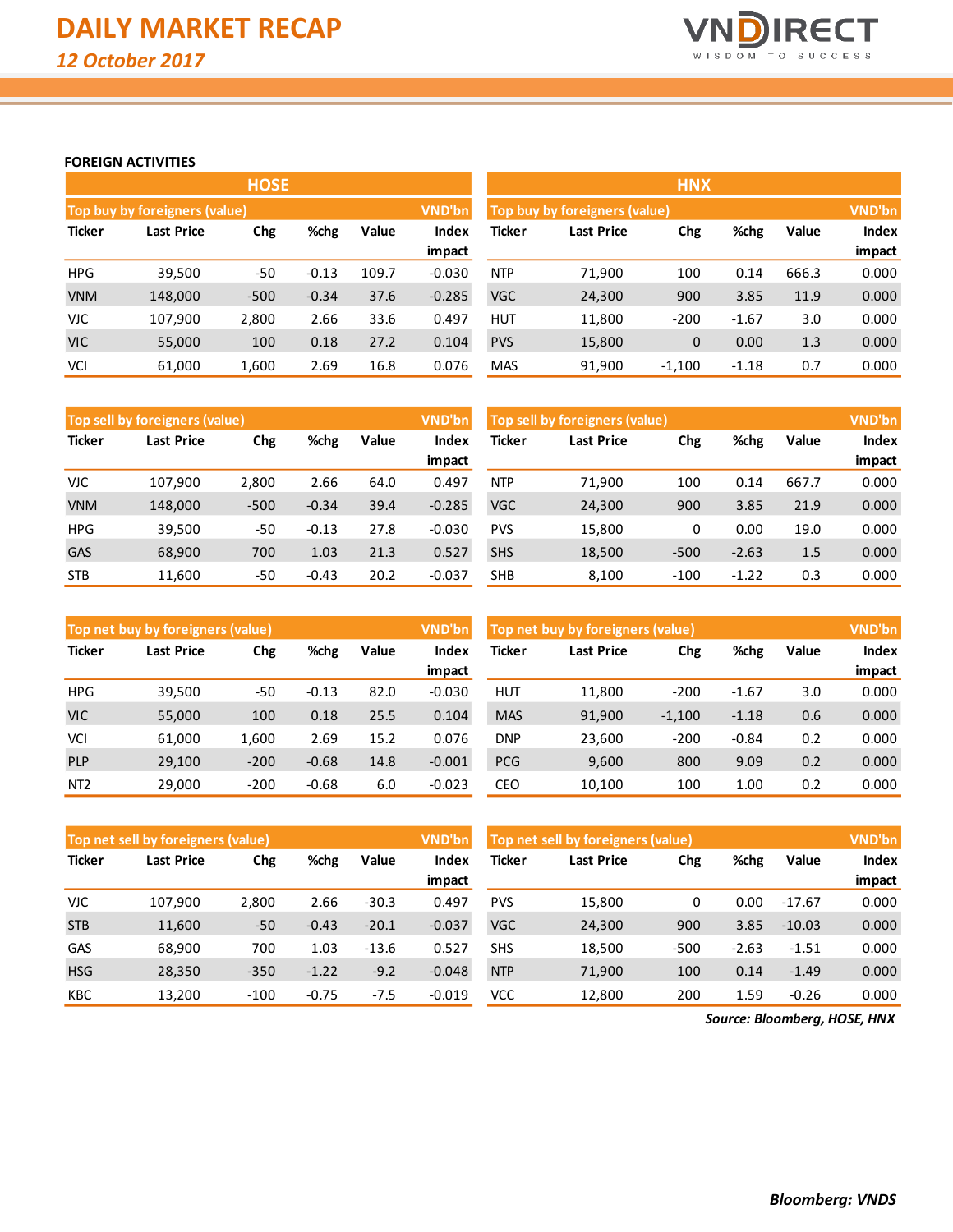

### **TOP 70 MARKET CAPS SNAPSHOT ON HOSE**

| No. Ticker | <b>Price</b> |         | Price change (%) |         |                |                | Mkt. Cap Outs. Vol. Float ratio | <b>Avail. FII</b> | Ave. daily vol. |                      | <b>EPS</b>     |             | P/E              | P/B              | <b>ROE</b>    | <b>ROA</b> |
|------------|--------------|---------|------------------|---------|----------------|----------------|---------------------------------|-------------------|-----------------|----------------------|----------------|-------------|------------------|------------------|---------------|------------|
|            | <b>VND</b>   | 1M      | 3M               | 6M      | <b>US\$mln</b> | <b>MIn'shs</b> | $\frac{9}{6}$                   | %                 | (30 days-shs)   | <b>T12M</b>          | Diluted 1Y Gr. |             | $\boldsymbol{X}$ | $\boldsymbol{X}$ | $\frac{9}{6}$ | %          |
| 1 VNM VM   | 148,000      | $-0.1$  | $-4.8$           | 2.8     | 9,453          | 1,451          | 57.8                            | 44.7              | 557,370         | 6,333                | 5,831          | 19.9        | 23.4             | 8.8              | 38.9          | 33.1       |
| 2 SAB VM   | 266,000      | $-5.3$  | 26.5             | 31.0    | 7,507          | 641            | 10.4                            | 39.1              | 23,012          | 7,178                | 6,442          | 37.3        | 37.1             | 12.4             | 33.8          | 21.5       |
| 3 VIC VM   | 55,000       | 11.6    | 29.1             | 30.8    | 6,385          | 2,638          | 52.3                            | 19.0              | 1,225,342       | 1,203                |                | 1,178 111.2 | 45.7             | 5.0              | 9.8           | 1.5        |
| 4 VCB VM   | 39,050       | 2.6     | 2.8              | 6.1     | 6,183          | 3,598          | 22.9                            | 9.4               | 1,833,850       | 1,788                | 1,566          | 6.0         | 21.8             | 2.7              | 12.8          | 1.0        |
| 5 GAS VM   | 68,900       | 4.4     | 10.2             | 24.4    | 5,802          | 1,913          | 4.2                             | 45.7              | 549,718         | 4,184                | 3,548          | $-18.8$     | 16.5             | 3.3              | 20.3          | 13.4       |
| 6 PLX VM   | 60,900       | $-9.8$  | $-11.5$          | N/A     | 3,106          | 1,159          | 100.0                           | 11.0              | 691,465         | 3,883                | 4,254          | 43.0        | 15.7             | 3.2              | 21.5          | 7.8        |
| 7 CTG VM   | 18,850       | 1.1     | $-3.3$           | 5.9     | 3,089          | 3,723          | 15.8                            | 0.0               | 1,402,165       | 1,970                | 1,457          | 20.6        | 9.6              | 1.2              | 12.3          | 0.8        |
| 8 BID VM   | 20,150       | $-1.7$  | 4.4              | 18.5    | 3,032          | 3,419          | 4.4                             | 28.2              | 1,957,887       | 1,813                | 1,354          | $-5.1$      | 11.1             | 1.5              | 14.1          | 0.6        |
| 9 MSN VM   | 57,300       | 4.0     | 38.2             | 25.1    | 2,895          | 1,148          | 43.9                            | 20.2              | 623,474         | 1,963                | 2,481          | 86.5        | 29.2             | 3.6              | 13.0          | 3.3        |
| 10 VPB VM  | 40,050       | 7.2     | N/A              | N/A     | 2,639          | 1,497          | 100.0                           | 0.0               | 827,812         | 4,485                | 4,485          | 37.1        | 8.9              | 2.0              | 25.4          | 1.9        |
| 11 HPG VM  | 39,500       | 11.4    | 19.7             | 33.5    | 2,637          | 1,517          | 58.9                            | 9.2               | 3,717,961       | 5,182                | 4,470          | 82.3        | 7.6              | 2.6              | 34.9          | 20.9       |
| 12 ROS VM  | 113,400      | $-0.5$  | 34.2             | $-27.5$ | 2,361          | 473            | 27.0                            | 47.2              | 2,913,256       | 1,033                | 1,033          |             | N/A 109.8        | 11.0             | 11.7          | 7.4        |
| 13 VJC VM  | 107,900      | 13.2    | 20.0             | 12.6    | 2,143          | 451            | 64.7                            | 5.1               | 769,197         | 6,233                | 6,233          | $-24.9$     | 17.3             | 10.0             | 68.7          | 14.3       |
| 14 MBB VM  | 23,100       | 5.5     | 13.9             | 58.0    | 1,828          | 1,798          | 48.9                            | 0.0               | 3,556,423       | 1,875                | 1,633          | $-6.3$      | 12.3             | 1.6              | 13.5          | 1.3        |
| 15 NVL VM  | 61,600       | 1.3     | $-8.6$           | $-12.9$ | 1,689          | 623            | 29.5                            | 39.7              | 1,891,770       | 3,396                | 3,059          | N/A         | 18.1             | 4.0              | 23.1          | 5.3        |
| 16 MWG VM  | 123,000      | 9.8     | 20.0             | 45.6    | 1,665          | 308            | 73.0                            | 0.0               | 460,599         | 5,949                | 4,974          | 40.3        | 20.7             | 8.1              | 46.6          | 16.0       |
| 17 BVH VM  | 55,500       | $-1.9$  | $-6.4$           | $-5.6$  | 1,662          | 680            | 29.1                            | 24.5              | 222,249         | 2,101                | 1,651          | 10.9        | 26.4             | 2.7              | 10.7          | 1.9        |
| 18 BHN VM  | 124,000      | 26.1    | 62.1             | 47.6    | 1,265          | 232            | 100.0                           | 31.4              | 51,693          | 3,236                | 3,236          | $-9.6$      | 38.3             | 5.1              | 13.8          | 8.0        |
| 19 FPT VM  | 51,000       | 6.0     | 6.4              | 23.3    | 1,192          | 531            | 70.5                            | 0.0               | 901,700         | 3,887                | 3,413          | 2.9         | 13.1             | 2.7              | 21.5          | 7.7        |
| 20 STB VM  | 11,600       | 1.3     | $-7.9$           | $-9.0$  | 921            | 1,804          | 94.6                            | 15.3              | 2,461,606       | 292                  | 49             | $-89.0$     | 39.7             | 0.9              | 2.3           | 0.2        |
| 21 CTD VM  | 207,000      | $-1.0$  | $-2.8$           | 2.5     | 697            | 77             | 89.0                            | 2.4               |                 | 44,333 20,254 20,894 |                | 88.6        | 10.2             | 2.5              | 29.1          | 14.6       |
| 22 EIB VM  | 11,950       | $-2.0$  | $-8.1$           | 2.6     | 647            | 1,229          | 75.6                            | 0.2               | 256,408         | 468                  | 251            | 660.6       | 25.6             | 1.1              | 4.3           | 0.4        |
| 23 DHG VM  | 107,100      | 1.0     | $-6.9$           | 19.9    | 616            | 131            | 31.8                            | 0.0               | 86,961          | 5,001                | 4,662          | 21.7        | 21.4             | 5.0              | 24.9          | 19.8       |
| 24 SBT VM  | 23,800       | $-19.0$ | $-33.9$          | $-2.3$  | 583            | 557            | 72.1                            | 40.0              | 1,529,474       | 1,209                | 1,176          | 2.4         | 19.7             | 1.9              | 10.3          | 4.6        |
| 25 GMD VM  | 44,250       | 7.7     | 4.5              | 32.1    | 561            | 288            | 59.6                            | 0.0               | 838,042         | 2,071                | 2,009          | $-4.2$      | 21.4             | 2.1              | 6.9           | 4.0        |
| 26 SSI VM  | 24,350       | $-1.4$  | $-8.5$           | 6.1     | 525            | 490            | 57.0                            | 48.1              | 2,191,970       | 2,166                | 1,698          | 2.4         | 11.2             | 1.4              | 13.4          | 7.0        |
| 27 PNJ VM  | 108,900      | $-0.6$  | 11.1             | 41.6    | 518            | 108            | 64.5                            | 0.0               | 209,675         | 6,190                | 4,383          | 671.7       | 17.6             | 6.2              | 37.9          | 17.5       |
| 28 REE VM  | 34,500       | $-3.6$  | $-4.8$           | 29.5    | 471            | 310            | 48.3                            | 0.0               | 1,143,710       | 4,895                | 3,526          | 27.9        | 7.0              | 1.5              | 22.3          | 14.1       |
| 29 HSG VM  | 28,350       | $-0.4$  | $-10.1$          | 0.2     | 437            | 350            | 52.3                            | 21.3              | 2,052,879       | 4,577                | 4,200          | 120.2       | 6.2              | 2.0              | 36.4          | 11.7       |
| 30 DPM VM  | 22,600       | $-0.7$  | $-6.4$           | $-2.6$  | 389            | 391            | 35.2                            | 28.0              | 543,254         | 1,925                | 2,452          | $-25.6$     | 11.7             | 1.1              | 9.7           | 7.8        |
| 31 KDH VM  | 25,800       | 6.5     | 1.1              | 18.1    | 372            | 328            | 62.5                            | 3.3               | 97,282          | 1,511                | 1,387          | 55.3        | 17.1             | 1.9              | 11.3          | 5.2        |
| 32 CII VM  | 34,050       | 4.6     | $-11.7$          | $-7.8$  | 369            | 246            | 58.6                            | 10.5              | 1,024,829       | 8,792                | 3,191          | 9.7         | 3.9              | 1.7              | 47.7          | 12.5       |
| 33 NT2 VM  | 29,000       | 16.0    | 1.0              | $-7.9$  | 367            | 288            | 27.9                            | 28.9              | 369,129         | 2,816                | 3,701          | $-5.0$      | 10.3             | 1.7              | 16.3          | 7.8        |
| 34 HBC VM  | 63,600       | 4.3     | 7.4              | 68.4    | 361            | 129            | 70.8                            | 25.5              | 1,390,978       | 6,301                | 3,960          | 539.6       | 10.1             | 4.5              | 53.4          | 7.1        |
| 35 KDC VM  | 39,250       | $-5.2$  | $-16.1$          | $-4.7$  | 355            | 206            | 49.8                            | 39.2              | 297,922         | 6,820                | 5,714          | $-74.7$     | 5.8              | 1.2              | 23.5          | 15.6       |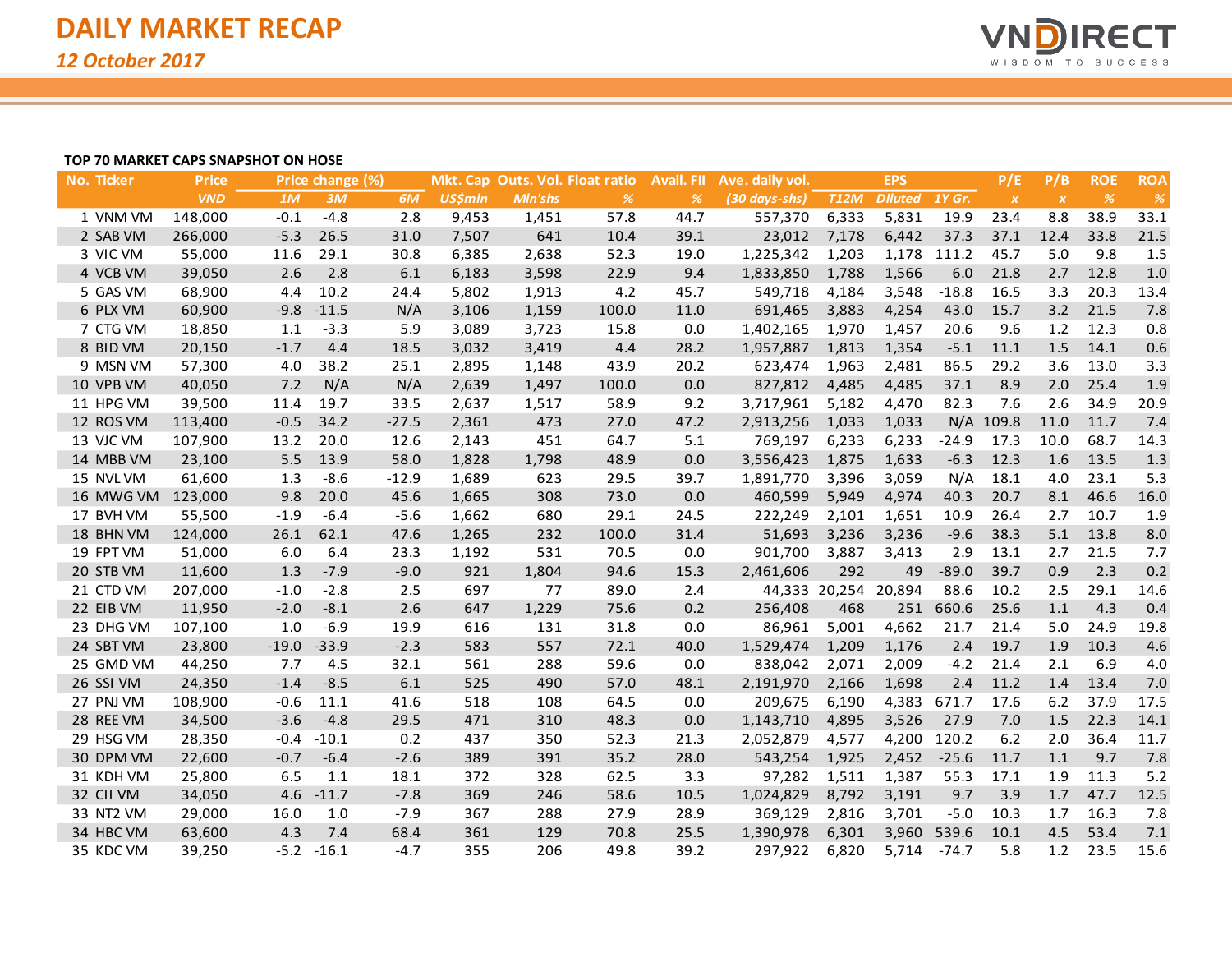

|                   |              |         |                  |         |                |         |                                 |                   |                 |                   |                |               |                  | (Continue)       |            |            |
|-------------------|--------------|---------|------------------|---------|----------------|---------|---------------------------------|-------------------|-----------------|-------------------|----------------|---------------|------------------|------------------|------------|------------|
| <b>No. Ticker</b> | <b>Price</b> |         | Price change (%) |         |                |         | Mkt. Cap Outs. Vol. Float ratio | <b>Avail. FII</b> | Ave. daily vol. |                   | <b>EPS</b>     |               | P/E              | P/B              | <b>ROE</b> | <b>ROA</b> |
|                   | <b>VND</b>   | 1M      | 3M               | 6M      | <b>US\$mln</b> | Mln'shs | $\%$                            | $\%$              | (30 days-shs)   | <b>T12M</b>       | <b>Diluted</b> | <b>1Y Gr.</b> | $\boldsymbol{X}$ | $\boldsymbol{X}$ | $\%$       | %          |
| 36 HAG VM         | 8,270        | 0.1     | $-10.6$          | $-3.8$  | 338            | 927     | 61.3                            | 37.4              | 1,975,159       | 475               | $-1,439$       | N/A           | 17.4             | 0.5              | 2.8        | 0.8        |
| 37 HNG VM         | 9,600        | 7.1     | $-5.9$           | $-10.3$ | 324            | 767     | 35.1                            | 48.1              | 1,250,692       | 714               | $-1,298$       | N/A           | 13.4             | 0.7              | 5.2        | 1.7        |
| 38 VCI VM         | 61,000       | 8.9     | 3.0              | N/A     | 322            | 120     | 91.9                            | 16.9              | 81,769          | 3,854             | 3,854          | $-18.8$       | 15.8             | 5.2              | 31.9       | 12.1       |
| 39 DCM VM         | 13,700       | 1.9     | $-4.5$           | 29.2    | 319            | 529     | 24.4                            | 46.8              | 1,432,227       | 1,516             | 1,011          | N/A           | 9.0              | 1.2              | 13.5       | 6.4        |
| 40 PDR VM         | 31,500       | 10.5    | 17.5             | 38.0    | 308            | 222     | 38.3                            | 48.3              | 1,303,800       | 1,356             | 1,033          | 28.1          | 23.2             | 2.8              | 12.5       | 3.4        |
| 41 PPC VM         | 20,100       | $-1.0$  | $-0.7$           | 17.9    | 281            | 318     | 15.0                            | 32.6              | 209,988         | 4,688             | 1,724          | $-2.2$        | 4.3              | 1.2              | 29.6       | 15.4       |
| 42 BMP VM         | 77,000       | 8.8     | $-19.8$          | $-30.2$ | 277            | 82      | 61.8                            | 56.0              | 400,930         | 6,230             | 7,664          | 20.9          | 12.4             | 2.7              | 23.0       | 19.3       |
| 43 KBC VM         | 13,200       | $-12.3$ | $-18.5$          | $-13.4$ | 273            | 470     | 75.2                            | 17.8              | 1,881,333       | 1,232             | 1,186          | $-11.6$       | 10.7             | 0.8              | 7.4        | 4.0        |
| 44 TCH VM         | 16,500       | 5.1     | $-9.3$           | $-9.6$  | 264            | 363     | 52.5                            | 48.6              | 992,028         | 1,379             | 1,379          | N/A           | 12.0             | 1.4              | 16.6       | 15.1       |
| 45 DXG VM         | 20,700       | 4.3     | 30.6             | 1.7     | 260            | 286     | 71.5                            | 19.7              | 3,420,339       | 2,087             | 2,555          | 29.6          | 9.9              | 1.8              | 23.7       | 10.3       |
| 46 HT1 VM         | 14,700       | $-7.0$  | $-34.4$          | $-38.2$ | 247            | 382     | 20.0                            | 43.5              | 592,917         | 1,736             | 2,121          | $-0.2$        | 8.5              | 1.1              | 13.3       | 5.6        |
| 47 HCM VM         | 42,900       | 12.5    | $-4.7$           | 32.0    | 245            | 130     | 38.0                            | 46.2              | 406,346         | 3,032             | 2,395          | 49.9          | 14.1             | 2.2              | 16.3       | 9.0        |
| 48 PVD VM         | 14,100       | 5.6     | 3.3              | $-30.4$ | 238            | 383     | 48.1                            | 29.8              | 2,610,736       | $-513$            | 224            | $-94.1$       | N/A              | 0.4              | $-1.5$     | $-0.8$     |
| 49 VCF VM         | 200,000      | 0.6     | 0.0              | 17.6    | 234            | 27      | 30.7                            | 19.3              |                 | 256 13,794 14,450 |                | 30.0          | 14.5             | 2.4              | 18.3       | 12.9       |
| 50 QCG VM         | 18,200       | $-11.2$ | $-24.8$          | 213.8   | 220            | 275     | 32.1                            | 48.3              | 447,014         | 860               | 163            | 87.6          | 21.2             | 1.2              | 6.0        | 2.6        |
| 51 FLC VM         | 7,700        | 4.1     | 8.5              | 1.9     | 216            | 638     | 86.2                            | 39.7              | 13,911,090      | 945               | 1,795          | $-8.0$        | 8.1              | 0.6              | 7.8        | 3.6        |
| 52 TLG VM         | 97,500       | $-3.4$  | $-6.1$           | 19.6    | 214            | 50      | 25.6                            | 72.0              | 1,817           | 4,704             | 4,242          | 24.9          | 20.7             | 4.9              | 24.7       | 17.7       |
| 53 VHC VM         | 52,000       | 15.6    | $-9.2$           | $-8.8$  | 211            | 92      | 25.1                            | 61.4              | 84,537          | 5,425             | 5,922          | 80.9          | 9.6              | 1.8              | 20.6       | 9.6        |
| 54 TRA VM         | 114,500      | 1.1     | $-6.1$           | 19.5    | 209            | 41      | 57.9                            | 0.9               | 12,652          | 5,279             | 5,081          | 29.0          | 21.7             | 4.8              | 23.4       | 16.0       |
| 55 NLG VM         | 27,900       | 2.8     | $-1.4$           | 6.9     | 193            | 157     | 56.2                            | 6.0               | 753,225         | 3,325             | 1,954          | 70.0          | 8.4              | 1.6              | 20.1       | 7.9        |
| 56 GTN VM         | 17,250       | 10.6    | 6.2              | 6.2     | 190            | 250     | 18.4                            | 51.3              | 834,602         | 127               | 104            |               | $-86.3$ 135.6    | 1.6              | 1.3        | 0.9        |
| 57 PAN VM         | 35,900       | $-5.5$  | 1.9              | $-3.1$  | 186            | 118     | 59.8                            | 54.0              | 7,342           | 1,447             | 2,164          | $-1.9$        | 24.8             | 1.7              | 7.2        | 4.0        |
| 58 PVT VM         | 14,500       | $-1.7$  | $-3.3$           | 9.0     | 180            | 281     | 48.9                            | 18.9              | 231,069         | 1,278             | 1,321          | 12.9          | 11.3             | 1.2              | 10.3       | 4.1        |
| 59 BWE VM         | 27,000       | 3.8     | N/A              | N/A     | 178            | 150     | 20.3                            | 48.9              | 384,100         | 1,606             | 1,606          | N/A           | 16.8             | 1.4              | 8.7        | 3.0        |
| 60 BIC VM         | 34,000       | $-3.4$  | $-12.8$          | $-12.8$ | 175            | 117     | 99.7                            | 1.4               | 13,722          | 1,090             | 1,083          | $-27.2$       | 31.2             | 2.0              | 6.4        | 2.7        |
| 61 LGC VM         | 20,300       | $-11.7$ | $-11.4$          | $-12.7$ | 172            | 193     | N/A                             | 4.0               | 310             | 1,558             | 1,698          | $-49.5$       | 13.0             | 1.6              | 12.5       | 3.6        |
| 62 DIG VM         | 16,150       | 4.2     | 7.3              | 77.5    | 169            | 238     | 86.9                            | 23.2              | 850,302         | 281               | 228            | 459.2         | 57.6             | 1.4              | 2.4        | 1.1        |
| 63 ITA VM         | 3,980        | 0.0     | $-10.2$          | 29.2    | 164            | 938     | 71.0                            | 38.2              | 2,826,569       | 48                | 43             | $-74.1$       | 82.2             | 0.4              | 0.4        | 0.4        |
| 64 VSH VM         | 17,800       | $-1.7$  | 3.5              | 11.9    | 162            | 206     | 69.3                            | 33.5              | 50,942          | 1,490             | 1,219          | 2.4           | 11.9             | 1.3              | 11.1       | 5.3        |
| 65 NKG VM         | 36,500       | 12.0    | 7.4              | 27.0    | 161            | 100     | 27.1                            | 70.0              | 482,211         | 6,296             | 6,850          | 286.2         | 5.8              | 1.9              | 39.5       | 9.4        |
| 66 DMC VM         | 105,000      | $-2.8$  | $-23.9$          | 15.4    | 160            | 35      | 46.3                            | 37.0              | 4,636           | 5,597             | 4,856          | 44.3          | 18.8             | 4.0              | 22.9       | 18.1       |
| 67 PGD VM         | 40,500       | $-1.1$  | $-23.6$          | 0.5     | 160            | 90      | 49.5                            | 20.8              | 3,079           | 1,059             | 2,313          | $-37.5$       | 38.2             | 2.8              | 6.9        | 3.9        |
| 68 PTB VM         | 140,000      | 1.9     | 16.7             | 29.6    | 160            | 26      | 59.5                            | 34.6              | 118,850         | 10,347            | 8,863          | 58.8          | 13.5             | 4.3              | 37.0       | 16.6       |
| 69 CHP VM         | 26,900       | 2.7     | $-5.3$           | 18.0    | 149            | 126     | 20.0                            | 45.8              | 96,842          | 3,504             | 1,950          | $-21.5$       | 7.7              | 2.0              | 29.3       | 15.2       |
| 70 PC1 VM         | 34,450       | $-0.4$  | $-1.6$           | 18.8    | 148            | 98      | 67.0                            | 17.7              | 154,597         | 3,486             | 3,486          | $-50.6$       | 9.9              | 1.7              | 18.7       | 7.8        |

*Source: Bloomberg*